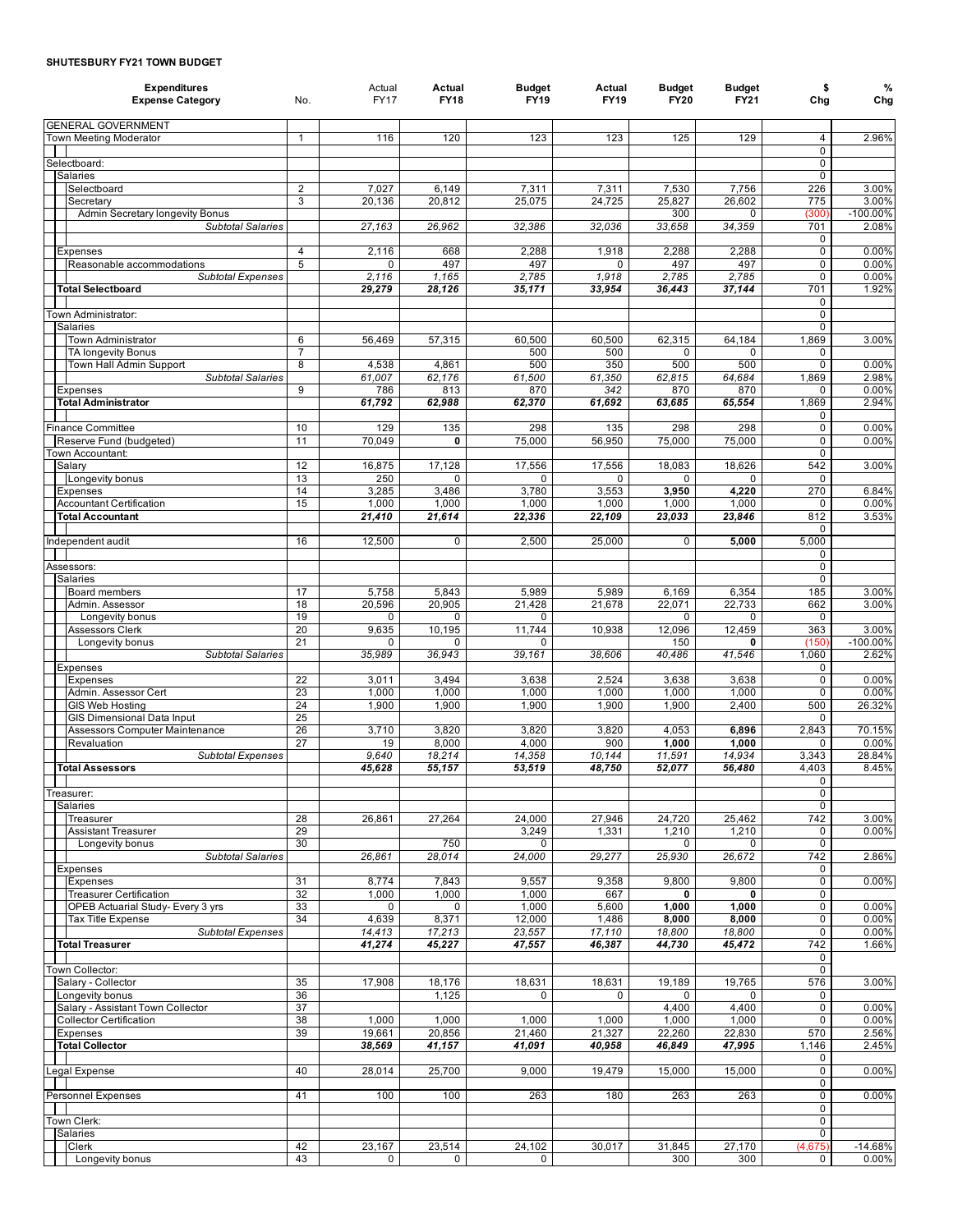| <b>Expenditures</b><br><b>Expense Category</b>         | No.      | Actual<br><b>FY17</b> | Actual<br><b>FY18</b> | <b>Budget</b><br><b>FY19</b> | Actual<br><b>FY19</b> | <b>Budget</b><br>FY20 | <b>Budget</b><br>FY21 | \$<br>Chg                     | %<br>Chg         |
|--------------------------------------------------------|----------|-----------------------|-----------------------|------------------------------|-----------------------|-----------------------|-----------------------|-------------------------------|------------------|
| <b>Asst Town Clerk</b>                                 | 44       | 0                     | $\mathbf 0$           | $\Omega$                     | 688                   | 9,178                 | 5,320                 | (3,858)                       | $-42.04%$        |
| Longevity bonus                                        | 45       | $\mathbf 0$           | $\mathbf 0$           | $\mathbf 0$                  |                       | 0                     | 0                     | 0                             |                  |
| <b>Subtotal Salaries</b>                               |          | 23,167                | 23,514                | 24,102                       | 30,705                | 41,323                | 32,790                | (8,533)<br>$\mathbf 0$        | $-20.65%$        |
| Expenses<br>Town Clerk Certification                   | 46       | $\mathbf 0$           | 0                     | $\mathbf 0$                  |                       | $\mathbf 0$           | 0                     | $\mathbf 0$                   |                  |
| <b>Expenses</b>                                        | 47       | 864                   | 700                   | 950                          | 732                   | 1,250                 | 1,250                 | 0                             | 0.00%            |
| <b>Subtotal Expenses</b>                               |          | 864                   | 700                   | 950                          | 732                   | 1,250                 | 1,250                 | $\mathbf 0$                   | 0.00%            |
| <b>Total Town Clerk</b>                                |          | 24,031                | 24,214                | 25,052                       | 31,437                | 42,573                | 34,040                | (8,533)                       | $-20.04%$        |
| Record Storage Committee                               | 48       |                       |                       | 500                          |                       | 100                   | 100                   | $\mathbf 0$<br>$\mathbf 0$    | 0.00%            |
|                                                        |          |                       |                       |                              |                       |                       |                       | $\mathsf 0$                   |                  |
| Board of Registrars:                                   |          |                       |                       |                              |                       |                       |                       | $\mathsf 0$                   |                  |
| Salaries                                               | 49       | 838                   | 805                   | 200                          | 200                   | 206                   | 206                   | 0                             | 0.00%            |
| Expenses<br><b>Total Registrars</b>                    | 50       | 6,342<br>7,180        | 2,531<br>3,335        | 5,500<br>5,700               | 5738<br>5,938         | 5,550<br>5,756        | 7,200<br>7,406        | 1,650<br>1,650                | 29.73%<br>28.67% |
|                                                        |          |                       |                       |                              |                       |                       |                       | 0                             |                  |
| The Dam:                                               |          |                       |                       |                              |                       |                       |                       | $\mathbf 0$                   |                  |
| Salary - Keeper                                        | 51       | 2,628                 | 2,667                 | 2,734                        | 2,734                 | 2,816                 | 2,900                 | 84                            | 3.00%            |
| Salary - Assistant Keeper                              | 52       | 122                   | 123                   | 126                          | 126                   | 129                   | 133                   | 4                             | 3.00%            |
| Dam Management Consult<br><b>Total The Dam</b>         | 53       | 607<br>3,357          | 3,107<br>5,897        | 1,000<br>3,859               | 0<br>2,860            | 1,000<br>3,945        | 1,000<br>4,033        | $\overline{0}$<br>88          | 0.00%<br>2.24%   |
|                                                        |          |                       |                       |                              |                       |                       |                       | $\mathbf 0$                   |                  |
|                                                        |          |                       |                       |                              |                       |                       |                       |                               |                  |
|                                                        |          |                       |                       |                              |                       |                       |                       |                               |                  |
| and Use Clerk                                          |          |                       |                       |                              |                       |                       |                       | $\mathbf 0$                   |                  |
| Salary - Clerk                                         | 54       |                       |                       | 16,050                       | 10,171                | 16,531                | 17,027                | 496                           | 3.00%            |
| <b>Conservation Commission Expenses</b>                | 55       | 648                   | 1,164                 | 700                          | 1,164                 | 1,164                 | 1,164                 | 0                             | 0.00%            |
|                                                        |          |                       |                       |                              |                       |                       |                       |                               |                  |
| <b>Planning Board Expenses</b>                         | 56       | 1,492                 | 1,492                 | 1,492                        | 658                   | 1,493                 | 484                   | (1,009)                       | $-67.58%$        |
|                                                        | 57       | $\mathbf 0$           | $\mathsf{O}$          | 600                          | $\mathbf 0$           | 600                   | 600                   | $\mathbf 0$                   | 0.00%            |
| Water Resources Com. Expenses                          |          |                       |                       |                              |                       |                       |                       | 0                             |                  |
| Zoning Board of Appeals                                |          |                       |                       |                              |                       |                       |                       | 0                             |                  |
| Salary - Clerk                                         | 58       | 753                   | 890                   | $\mathbf 0$                  | 0                     | $\mathbf 0$           | 0                     | $\overline{0}$                |                  |
| <b>Expenses</b>                                        | 59       | 0                     | 504                   | 1,000                        | 803                   | 1,000                 | 1,000                 | $\mathbf 0$                   | 0.00%            |
|                                                        |          |                       |                       |                              |                       |                       |                       | 0<br>$\overline{0}$           |                  |
| Town Buildings:<br><b>Custodial Wages</b>              | 60       | 4,030                 | 4,864                 | 5,938                        | 5,929                 | 6,116                 | 6,300                 | 183                           | 3.00%            |
| Expenses                                               |          |                       |                       |                              |                       |                       |                       | 0                             |                  |
| <b>Equipment Maintenance</b>                           | 61       | 5,226                 | 6,997                 | 6,997                        | 6,997                 | 6,997                 | 6,997                 | $\mathsf 0$                   | 0.00%            |
| Electricity                                            | 62       | 9,490                 | 10,697                | 10,000                       | 10,803                | 10,000                | 10,000                | $\mathbf 0$                   | 0.00%            |
| Heating                                                | 63<br>64 | 9,555                 | 11,168<br>6,832       | 14,000                       | 11,207                | 14,000                | 14,000                | $\overline{0}$<br>$\mathsf 0$ | 0.00%<br>0.00%   |
| Telephone<br>Internet                                  | 65       | 5,872<br>3,392        | 3,626                 | 7,320<br>$\mathbf 0$         | 7,258<br>3,742        | 7,320<br>0            | 7,320<br>0            | $\overline{0}$                |                  |
| Supplies                                               | 66       | 1,791                 | 1,791                 | 1,791                        | 1,296                 | 1,791                 | 1,791                 | 0                             | 0.00%            |
| Repairs                                                | 67       | 8,099                 | 8,631                 | 9,451                        | 4,999                 | 9,451                 | 9,451                 | $\mathbf 0$                   | 0.00%            |
| <b>Total Town Buildings</b>                            |          | 47,454                | 54,604                | 55,497                       | 52,232                | 55,675                | 55,859                | 183                           | 0.33%            |
|                                                        |          |                       |                       |                              |                       |                       |                       | 0<br>$\overline{0}$           |                  |
| TownVehicle Energy:<br>Fuel                            | 68       | 28,764                | 34,131                | 34,131                       | 31,642                | 34,131                | 34,131                | $\mathsf 0$                   | 0.00%            |
|                                                        |          |                       |                       |                              |                       |                       |                       | $\mathsf 0$                   |                  |
| Other General Government:                              |          |                       |                       |                              |                       |                       |                       | 0                             |                  |
| Copier Expense                                         | 69       | 4,192                 | 1,137                 | 1,500                        | 1,500                 | 1,500                 | 1,500                 | 0                             | $0.00\%$         |
| Postage<br>Printing & Advertising                      | 70<br>71 | 932<br>1,171          | 1,033<br>1,051        | 1,800<br>4,000               | 1,475<br>3,535        | 1,800<br>3,000        | 1,800<br>3,000        | $\overline{0}$<br>$\mathbf 0$ | 0.00%<br>0.00%   |
| IT support                                             | 72       | 1,750                 | 1,327                 | 2,100                        | 1,880                 | 2,100                 | 2,100                 | $\mathbf 0$                   | 0.00%            |
| <b>Town Newsletter</b>                                 | 73       | 1,883                 | 1,918                 | 3,780                        | 2,415                 | 3,780                 | 3,780                 | $\overline{0}$                | 0.00%            |
| Annual Town Report                                     | 74       | 1,016                 | 1,044                 | 1,130                        | 1,130                 | 1,130                 | 1,130                 | $\mathbf 0$                   | 0.00%            |
| Office Supplies                                        | 75       | 1,219                 | 1,026                 | 1,219                        | 1,140                 | 1,219                 | 1,219                 | $\mathbf 0$                   | 0.00%            |
| Office Equipment<br><b>Town Center Committee</b>       | 76<br>77 | 3,301<br>0            | 1,129<br>0            | 4,000<br>298                 | 3,973<br>725          | 4,000<br>0            | 4,000<br>0            | $\mathbf 0$<br>$\pmb{0}$      | 0.00%            |
| <b>Energy Committee</b>                                | 78       | 0                     | $\overline{0}$        | 995                          |                       | 200                   | 200                   | $\overline{0}$                | 0.00%            |
| <b>ADA Committee</b>                                   | 79       | 0                     | $\mathbf 0$           | 438                          |                       | 438                   | 438                   | $\mathbf 0$                   | 0.00%            |
| <b>Broadband Committee</b>                             | 80       | 0                     | 0                     | 500                          |                       | 500                   | 500                   | $\mathbf 0$                   | 0.00%            |
| Farm & Forestry Committee                              | 81       | 0                     | $\mathsf{O}$          | 175<br>21,935                |                       | 175                   | 175                   | $\mathbf 0$                   | 0.00%            |
| <b>Total Other General Govt</b>                        |          | 15,464                | 9,664                 |                              | 17,773                | 19,842                | 19,842                | 0<br>$\overline{0}$           | 0.00%            |
| <b>TOTAL GENERAL GOVT</b>                              |          | 405,814               | 413,564               | 513,552                      | 508,573               | 540,314               | 547,866               | 7,552                         | 1.40%            |
|                                                        |          |                       |                       |                              |                       |                       |                       |                               |                  |
| PROTECTION OF PERSONS & PROPERTY<br>Police Department: |          |                       |                       |                              |                       |                       |                       |                               |                  |
| Salaries                                               |          |                       |                       |                              |                       |                       |                       |                               |                  |
| Chief                                                  | 82       | 74,255                | 83,448                | 60,000                       | 39,299                | 61,800                | 63,654                | 1,854                         | 3.00%            |
| holiday pay                                            | 83       |                       |                       |                              |                       | 1,664                 | 1,714                 | 50                            | 3.00%            |
| longevity bonus                                        | 84       | $\mathbf 0$           | 0                     | 0                            |                       | 0                     | 0                     | $\mathbf 0$                   |                  |
| Police Wages<br>Subtotal Expenses                      | 85       | 122,849               | 117,201               | 124,149                      | 91,338                | 133,000<br>133,000    | 136,990<br>136,990    | 3,990<br>3,990                | 3.00%<br>3.00%   |
| longevity bonus                                        | 86       | 0                     | 0                     | 0                            |                       | 0                     | 0                     | 0                             |                  |
| <b>Subtotal Salaries</b>                               |          | 197,104               | 200,650               | 184,149                      | 130,637               | 196,464               | 202,358               | 5,894                         | 3.00%            |
| <b>Expenses</b>                                        |          |                       |                       |                              |                       |                       |                       | 0                             |                  |
| <b>Expenses</b>                                        | 87<br>88 | 14,662                | 12,113                | 19,000                       | 17,039                | 19,000                | 19,000                | 0                             | 0.00%            |
| Cruiser Maintenance<br><b>Subtotal Expenses</b>        |          | 7,248<br>21,909       | 5,051<br>17,164       | 5,471<br>24,471              | 3,088<br>20,126       | 5,471<br>24,471       | 5,471<br>24,471       | 0<br>0                        | 0.00%<br>0.00%   |
| <b>Total Police</b>                                    |          | 219,013               | 217,813               | 208,620                      | 150,763               | 220,935               | 226,829               | 5,894                         | 2.67%            |
|                                                        |          |                       |                       |                              |                       |                       |                       |                               |                  |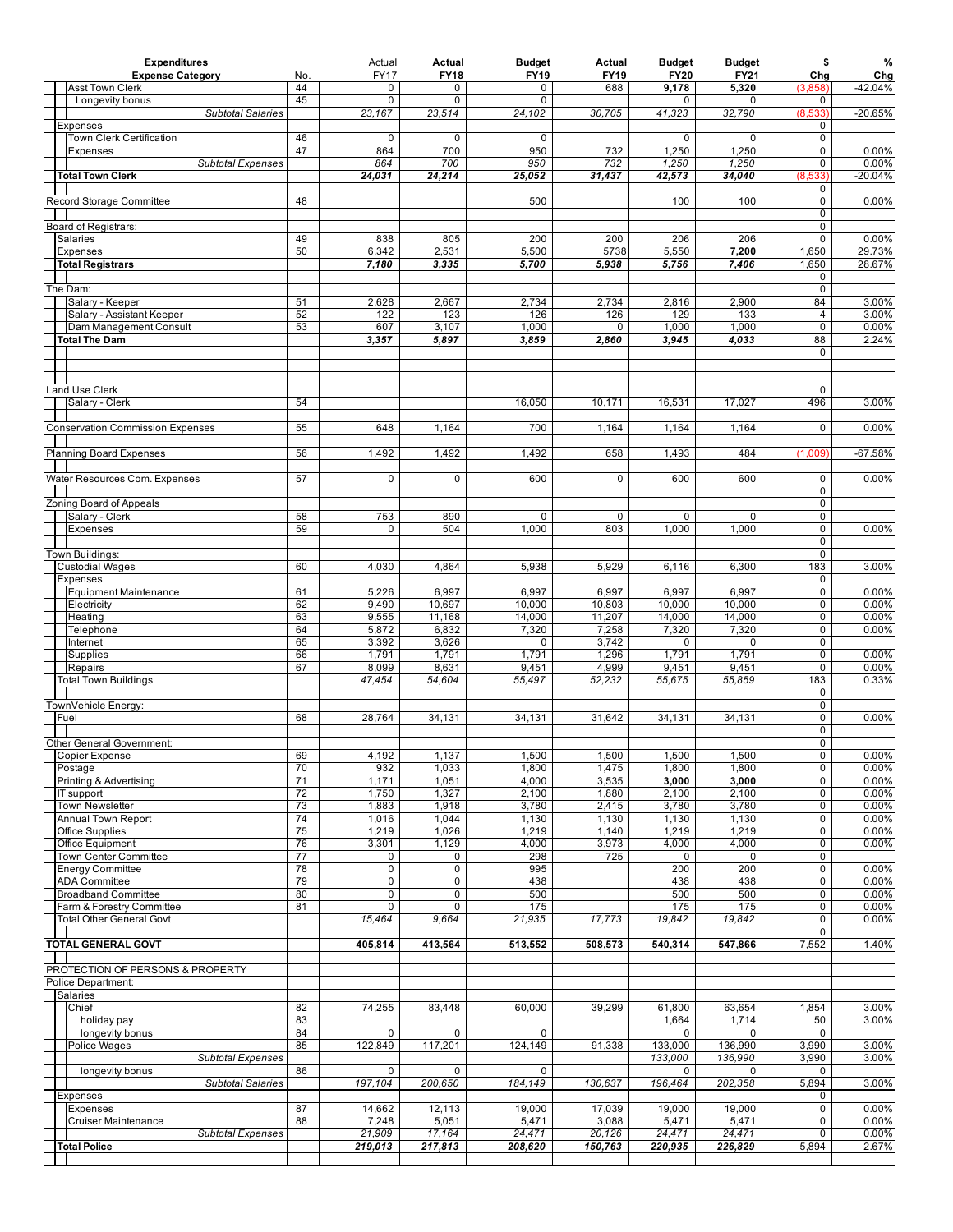| <b>Expenditures</b><br><b>Expense Category</b>                 | No.        | Actual<br><b>FY17</b> | Actual<br><b>FY18</b> | <b>Budget</b><br>FY19 | Actual<br><b>FY19</b> | <b>Budget</b><br><b>FY20</b> | <b>Budget</b><br><b>FY21</b> | \$<br>Chg                  | %<br>Chg       |
|----------------------------------------------------------------|------------|-----------------------|-----------------------|-----------------------|-----------------------|------------------------------|------------------------------|----------------------------|----------------|
| Fire Department:                                               |            |                       |                       |                       |                       |                              |                              |                            |                |
| <b>Salaries</b><br>Chief                                       |            |                       |                       |                       |                       |                              |                              |                            |                |
| longevity bonus                                                | 89<br>90   | 54,590<br>0           | 55,409<br>0           | 65,000<br>1,000       | 65,000                | 66,950                       | 68,959                       | 2,009<br>0                 | 3.00%          |
| <b>Training Wages</b>                                          | 91         | 8,073                 | 12,769                | 18,106                | 15,789                | 16,320                       | 16,810                       | 490                        | 3.00%          |
| <b>Call Wages</b>                                              | 92         | 7,836                 | 7,645                 | 13,141                | 10,699                | 13,535                       | 13,941                       | 406                        | 3.00%          |
| longevity bonus                                                | 93         | 70,499                | 0<br>75,823           | 0<br>97,247           | 1.000<br>92,488       | 0<br>96,805                  | $\mathbf 0$<br>99,709        | 0<br>2,904                 | 3.00%          |
| <b>Subtotal Salaries</b><br>Expenses                           |            |                       |                       |                       |                       |                              |                              | 0                          |                |
| <b>Expenses</b>                                                | 94         | 5,990                 | 6,400                 | 6,400                 | 6,325                 | 6,600                        | 7,100                        | 500                        | 7.58%          |
| Maintenance                                                    | 95         | 11,000                | 10,810                | 11,000                | 10,880                | 11,000                       | 11,000                       | 0                          | 0.00%          |
| Equipment-SCBA Air Tanks 2-3 per year<br>Fire Hose Replacement | 96<br>97   | 2,000<br>1,940        | 1,984<br>1,982        | 2,000<br>2,000        | 1,996<br>2,000        | 2,000<br>2,000               | 2,000<br>2,000               | $\mathbf 0$<br>0           | 0.00%<br>0.00% |
| Turn Out Gear                                                  | 98         |                       | 3,800                 | 4,000                 | 4,000                 | 4,400                        | 4,400                        | 0                          | 0.00%          |
| Equipment                                                      | 99         | 7,441                 | 7,500                 | 7,500                 | 6,977                 | 7,500                        | 7,000                        | (500)                      | $-6.67%$       |
| <b>Subtotal Expenses</b>                                       |            | 28,372                | 32,476                | 32,900                | 32,178                | 33,500                       | 33,500                       | 0                          | 0.00%          |
| <b>Total Fire</b>                                              |            | 98,871                | 108,299               | 130,147               | 124,666               | 130,305                      | 133,209                      | 2,904<br>0                 | 2.23%          |
| <b>Emergency Mangement</b>                                     | 100        | 1,990                 | 1,990                 | 1,990                 | 1,990                 | 1,990                        | 1,990                        | 0                          | 0.00%          |
| <b>Emergency Phone notification</b>                            | 101        | 2,000                 | 2,000                 | 2,000                 | 2,000                 | 2,000                        | 2,000                        | 0                          | 0.00%          |
| Ambulance Service                                              | 102        | 29,000                | 29,870                | 30,766                | 30,750                | 31,689                       | 32,640                       | 951                        | 3.00%          |
| <b>Building Inspector</b><br>Dog Officer                       | 103<br>104 | 4,500<br>2,758        | 4,500<br>2,884        | 4,500<br>2,956        | 4,500<br>2,956        | 4,500<br>3,044               | 4,600<br>3,136               | 100<br>91                  | 2.22%<br>3.00% |
| Dog Officer Expenses                                           | 105        | 0                     | 0                     | 648                   | 0                     | 648                          | 648                          | $\mathbf 0$                | 0.00%          |
| <b>Tree Warden</b>                                             | 106        | $\overline{0}$        | $\overline{0}$        | 682                   | $\overline{0}$        | 703                          | 724                          | 21                         | 3.00%          |
| <b>Tree Warden Expenses</b>                                    | 107        | 0                     | 0                     | 4,477                 | 245                   | 4,477                        | 4,477                        | 0                          | 0.00%          |
| Constable<br><b>Total Emergency Mgt</b>                        | 108        | 152<br>40,400         | 160<br>41,404         | 169<br>48,188         | 164<br>42,605         | 174<br>49,225                | 179<br>50,393                | 5<br>1,168                 | 3.00%<br>2.37% |
|                                                                |            |                       |                       |                       |                       |                              |                              | 0                          |                |
| TOTAL PROT OF P & P                                            |            | 358,284               | 367,516               | 386,955               | 318.033               | 400,465                      | 410.432                      | 9,966                      | 2.49%          |
|                                                                |            |                       |                       |                       |                       |                              |                              | 0<br>0                     |                |
| <b>EDUCATION</b><br><b>Elementary School</b>                   | 109        | 1,866,237             | 1,987,323             | 2,038,086             | 2,054,976             | 2,172,311                    | 2,193,673                    | 21,362                     | 0.98%          |
| Amherst/Pelham Regional                                        | 110        | 1,682,175             | 1,735,946             | 1,775,964             | 1,775,964             | 1,775,644                    | 1,675,873                    | (99, 771)                  | $-5.62%$       |
| School Choice                                                  | 111        | 58,214                | 0                     | 0                     | 92,893                | 0                            | 0                            | 0                          |                |
| <b>Charter Sending Tuition</b>                                 | 112<br>113 | 20,892                | 0<br>64,603           |                       | 61,911                |                              |                              | 0                          | 32.78%         |
| <b>Elementary Transportation</b><br>Regional Debt Assessments: | 114        | 70,086                |                       | 59,352                | 58,848                | 65,845                       | 87,428                       | 21,583<br>0                |                |
| High School Bonds - Long Term                                  | 115        | 27,852                | 22,728                | 27,770                | 27,770                | 28,748                       | 28,748                       | 0                          | 0.00%          |
| <b>Total Education</b>                                         |            | 3,725,456             | 3,810,600             | 3,901,172             | 4,072,361             | 4,042,548                    | 3,985,722                    | (56, 826)                  | $-1.41%$       |
| PUBLIC WORKS & FACILITIES                                      |            |                       |                       |                       |                       |                              |                              | $\mathbf 0$<br>$\mathbf 0$ |                |
| <b>Highway Department:</b>                                     |            |                       |                       |                       |                       |                              |                              | 0                          |                |
| Salaries                                                       |            |                       |                       |                       |                       |                              |                              | 0                          |                |
| Highway Superintendent                                         | 116        | 62,840                | 63,772                | 65,367                | 65,367                | 67,328                       | 69,348                       | 2,020                      | 3.00%          |
| longevity bonus<br>Wages                                       | 117<br>118 | 85,072                | 0<br>78,526           | 1,000<br>90,003       | 1,000<br>85,027       | 92,703                       | 95,484                       | 0<br>2,781                 | 3.00%          |
| longevity bonus                                                | 119        |                       | 0                     | 0                     |                       | 0                            | $\mathbf 0$                  | 0                          |                |
| <b>Subtotal Salaries</b>                                       |            | 147,912               | 142,298               | 156,370               | 151,394               | 160,031                      | 164,832                      | 4,801                      | 3.00%          |
| Expenses                                                       |            |                       |                       |                       |                       |                              |                              | 0                          |                |
| <b>Expenses</b><br>Materials                                   | 120<br>121 | 2,499<br>24,006       | 2,686<br>25,763       | 2,686<br>24.870       | 2,681<br>24,844       | 2,686<br>24,870              | 2,686<br>24,870              | 0<br>0                     | 0.00%<br>0.00% |
| <b>Machinery Maintenance</b>                                   | 122        | 31,296                | 32,704                | 32,000                | 32,419                | 30,000                       | 30,000                       | 0                          | 0.00%          |
| <b>Tools and Equipment</b>                                     | 123        | 1,494                 | 10,102                | 2,800                 | 2,800                 | 2,800                        | 2,800                        | $\mathbf 0$                | 0.00%          |
| Uniform Service                                                | 124        | 4,580                 | 2,773                 | 4,600                 | 3,270                 | 4,000                        | 4,000<br>30,000              | $\overline{0}$             | 0.00%          |
| Gravel Road Maint.<br>Striping                                 | 125<br>126 | 24,557<br>7,327       | 27,519<br>4,158       | 30,000<br>7,500       | 37,917<br>5,901       | 30,000<br>7,500              | 7,500                        | 0<br>0                     | 0.00%<br>0.00% |
| Catch Basing clean-up                                          | 127        | 438                   | 4,070                 | 5,000                 | 3,900                 | 5,000                        | 5,000                        | $\overline{0}$             | 0.00%          |
| <b>Subtotal Expenses</b>                                       |            | 96,198                | 109,776               | 109,456               | 113,731               | 106,856                      | 106,856                      | 0                          | 0.00%          |
| <b>Total Highway Dept</b>                                      |            | 244,110               | 252,074               | 265,826               | 265,125               | 266,887                      | 271,688                      | 4,801<br>0                 | 1.80%          |
| Snow Removal:                                                  |            |                       |                       |                       |                       |                              |                              | 0                          |                |
| Wages overtime                                                 | 128        | 19,293                | 25,461                | 23,258                | 25,095                | 23,955                       | 24,674                       | 719                        | 3.00%          |
| Materials                                                      | 129        | 66.838                | 65,136                | 50.000                | 56,456                | 50,000                       | 50,000                       | 0                          | 0.00%          |
| <b>Total Snow Removal</b>                                      |            | 86,131                | 90,598                | 73,258                | 81,551                | 73,955                       | 74,674                       | 719<br>0                   | 0.97%          |
| Solid Waste:                                                   |            |                       |                       |                       |                       |                              |                              | 0                          |                |
| Recycling Coordinator- revolving fund                          | 130        | $\mathbf 0$           | $\mathbf 0$           | 0                     | 0                     | $\mathbf 0$                  | 0                            | $\mathbf 0$                |                |
| Rubbish & Recycle Hauling/FY18<br>Hazardous Waste Pickup       | 131        | 57,781                | 62,400<br>100         | 63,300                | 63,300<br>300         | 64,200<br>1,350              | 65,100<br>1,350              | 900                        | 1.40%<br>0.00% |
| Sanitary Landfill-MRF                                          | 132<br>133 | 200<br>20,327         | 23,779                | 1,350<br>25,769       | 24,562                | 27,125                       | 32,725                       | 0<br>5,600                 | 20.65%         |
| <b>Total Solide Waste</b>                                      |            | 78,309                | 86,279                | 90,419                | 88,162                | 92,675                       | 99,175                       | 6,500                      | 7.01%          |
|                                                                |            |                       |                       |                       |                       |                              |                              | 0                          |                |
| <b>Water Quality</b>                                           | 134        | 610                   | 100                   | 1,393                 | 191                   | 1,393                        | 1,393                        | 0<br>0                     | 0.00%          |
| Cemetery:                                                      |            |                       |                       |                       |                       |                              |                              | 0                          |                |
| <b>Cemetery Wages</b>                                          | 135        | 2,069                 | 1,690                 | 4,014                 | 2,907                 | 4,135                        | 4,259                        | 124                        | 3.00%          |
| longevity bonus                                                | 136        |                       |                       |                       |                       |                              |                              | 0                          |                |
| <b>Cemetery Expenses</b><br><b>Total Cemetery</b>              | 137        | 907<br>2,977          | 1,624<br>3,314        | 1,631<br>5,645        | 1,088<br>3,995        | 1,631<br>5,766               | 1,631<br>5,890               | 0<br>124                   | 0.00%<br>2.15% |
|                                                                |            |                       |                       |                       |                       |                              |                              | 0                          |                |
| <b>TOTAL DPW / FACILITIES</b>                                  |            | 412,136               | 432,365               | 436,540               | 439,024               | 440,676                      | 452,819                      | 12,144                     | 2.76%          |
|                                                                |            |                       |                       |                       |                       |                              |                              | 0                          |                |
| <b>HUMAN SERVICES</b><br>County Health Finance Salary          | 138        | 1,748                 | 1,792                 | 1,837                 | 367                   | 1,883                        | 1,939                        | $\mathbf 0$<br>57          | 3.00%          |
| longevity bonus                                                | 139        |                       | 0                     | 0                     | $\mathbf 0$           | 0                            | $\mathbf 0$                  | 0                          |                |